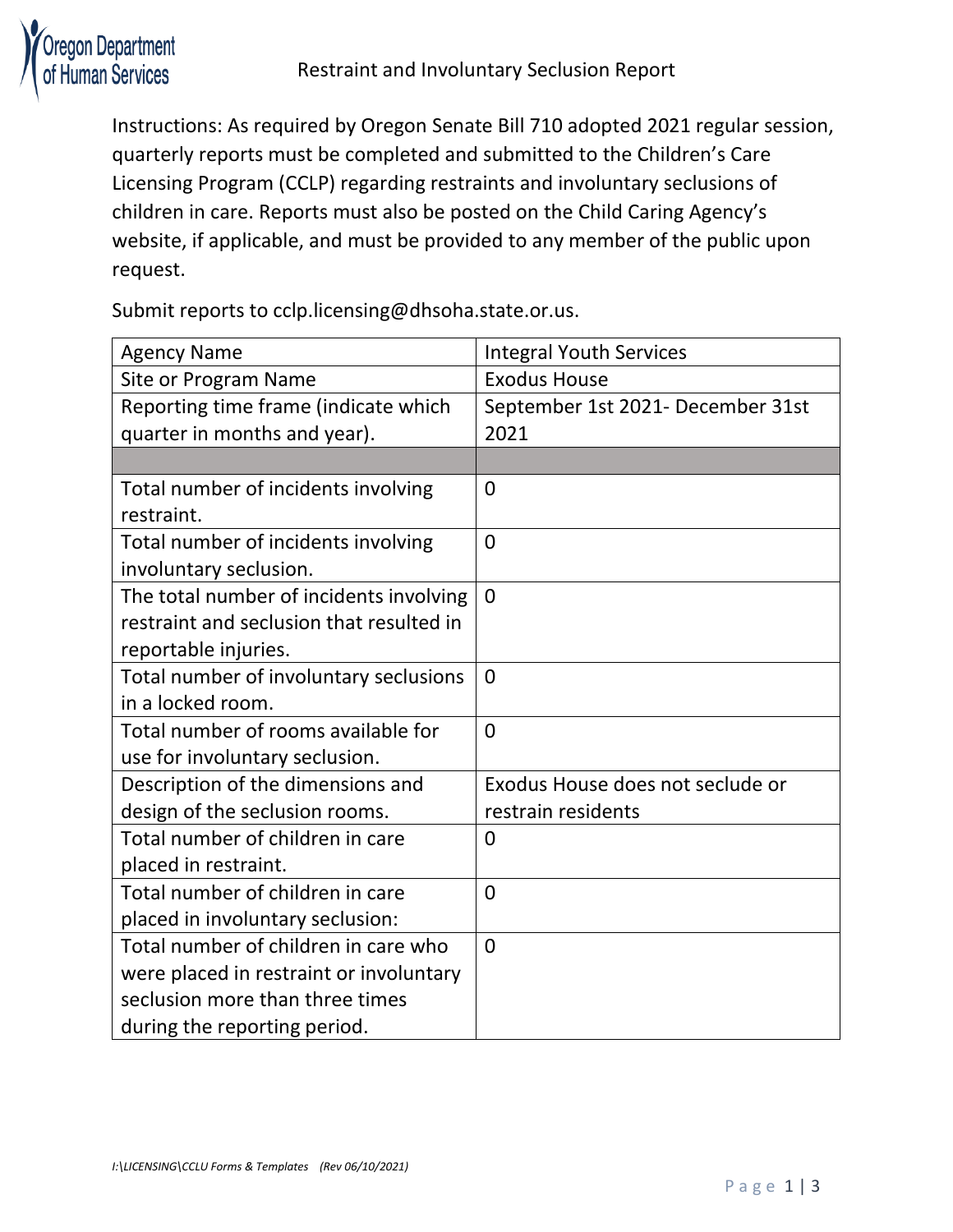| A description of the steps the program                                            | <b>Exodus House staff use colabrative</b> |  |
|-----------------------------------------------------------------------------------|-------------------------------------------|--|
| has taken to decrease the use of                                                  | problem solving                           |  |
| restraint and involuntary seclusion.                                              | If a youth poses a threat to themselves   |  |
|                                                                                   | or others and can not be reasoned         |  |
|                                                                                   | with we call in third party partners to   |  |
|                                                                                   | come help with the situation              |  |
| Number of incidents in which an                                                   | $\Omega$                                  |  |
| individual who placed a child in care in                                          |                                           |  |
| a restraint or involuntary seclusion                                              |                                           |  |
| was not certified or trained in the use                                           |                                           |  |
| of the type of restraint or involuntary                                           |                                           |  |
| seclusion used, including individuals                                             |                                           |  |
| whose certification or training was                                               |                                           |  |
| expired at the time of the restraint or                                           |                                           |  |
| seclusion.                                                                        |                                           |  |
| Demographic characteristics of the children in care who the program placed in a   |                                           |  |
| restraint or involuntary seclusion, including race, ethnicity, gender, disability |                                           |  |
| status, migrant status, English proficiency and status as economically            |                                           |  |
| disadvantaged, unless the demographic information would reveal personally         |                                           |  |
| identifiable information about an individual child in care. Indicate the number   |                                           |  |
| of children who experienced restraint or seclusion who match each of the          |                                           |  |
| criteria listed below:                                                            |                                           |  |
|                                                                                   |                                           |  |
| Race/Ethnicity: American Indian or Alaska Native N/A<br>Asian N/A                 |                                           |  |
| Black or African American N/A<br>Native Hawaiian N/A                              |                                           |  |
| Other Pacific Islander N/A White N/A                                              |                                           |  |
|                                                                                   |                                           |  |
| Gender: Male N/A Female N/A Transgender N/ANon-binary N/A                         |                                           |  |
|                                                                                   |                                           |  |
| Disability Status: Disabled N/ANon-Disabled N/A                                   |                                           |  |
|                                                                                   |                                           |  |
| Migrant Status: Non-Migrant N/A Migrant N/A                                       |                                           |  |
|                                                                                   |                                           |  |
| English Proficiency: English is primary language N/A                              |                                           |  |
| English is not primary language N/A                                               |                                           |  |
|                                                                                   |                                           |  |
| <b>Economic Status: Economically Disadvantaged N/A</b>                            |                                           |  |